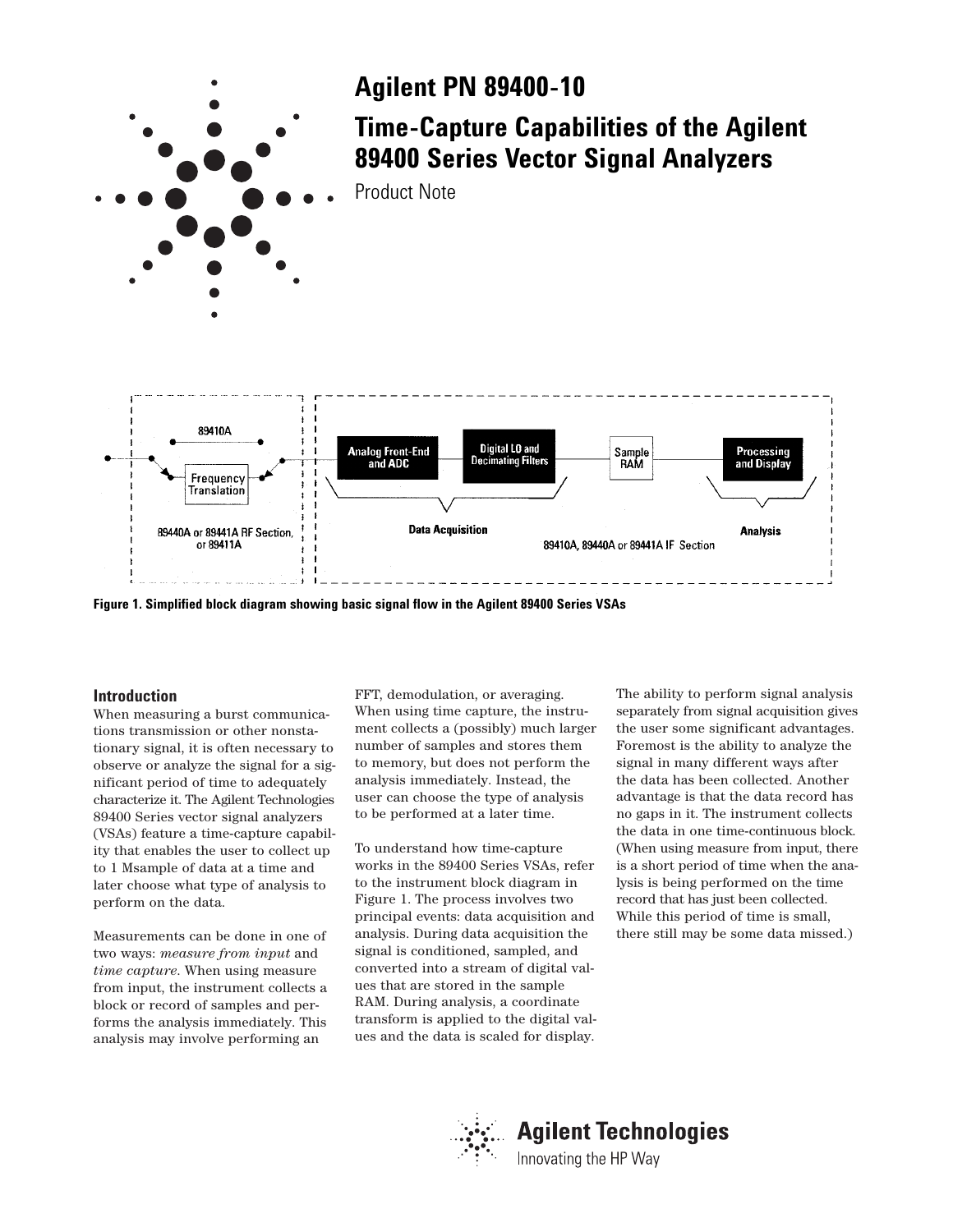The remainder of this paper describes setting up time-capture measurements, and looks at how to exploit this flexible analysis capability to its fullest. In addition, there's an overview on how to save and recall captured data from a mass storage device, and how to transfer data to an external computer for additional analysis.

## **Acquiring time-capture data**

Time capture is critical when you wish to measure a signal that will only be present once and/or whose exact characteristics aren't known in advance; however, you do need some basic knowledge of the signal's characteristics before you start the time-capture procedure.

## **To initiate the instrument for time capture:**

### **Set the instrument mode to Vector**

The choice of instrument mode affects the way the instrument collects the data, and how it can be viewed or analyzed later. It is not possible to perform time capture in Scalar mode. After the data collection is complete, you can choose between Vector and Demodulation modes depending on how you would like to view the data.

## **Set the correct receiver**

Make note of your choice of receiver (RF, IF, external, or ch1+j\*ch2) when you save time-capture data. You must set the instrument to the same receiver to analyze the time-capture data as it was when the data was originally collected. You can examine the data and the header information by using the Structured Data Format (SDF) utilities provided with the instrument.

#### **Set the center frequency and span**

The frequency span should be as narrow as possible while still including all the important components of your signal. This prevents unwanted signals from corrupting the measurement and also allows the collection of the longest possible time record.

The 89400 Series VSAs offer unique versatility in their ability to implement arbitrary frequency spans and resolution bandwidths, which has implications when making time-capture measurements. To obtain the longest time capture for the range of frequencies you wish to capture, set the frequency span to a value that can be represented as 10 MHz/ $2^N$ , where N is an integer.

This is often referred to as a cardinal span. By using the up/ down keys the instrument will usually select the nearest "nice" value (often divisible by a power of ten), or the nearest cardinal value. If you set the frequency span to a value that is not a cardinal span, the instrument will use the sample rate appropriate for the next larger cardinal span, consuming a larger amount of sample RAM. For example, if you chose a 5.1 MHz span, the instrument will collect data at the same rate as if you had set a 10 MHz span.

If you plan on performing digital demodulation analysis (Option AYA) on the time-capture data, use the following formula to determine the maximum span:

| Maximum span (digital demod) |                                                                                              | $=$ | 20 * [symbol rate] |  |
|------------------------------|----------------------------------------------------------------------------------------------|-----|--------------------|--|
|                              |                                                                                              |     |                    |  |
|                              | where: $k = 2.56$ if the receiver is $[ch1 = j * ch2]$ , $k = 1.28$ for all other receivers. |     |                    |  |

## **Table 1. 89400 Series VSAs Standard Configuration with 64k of Time-Capture Memory**

|                                        | <b>One Channel Instrument</b>         |                                     | <b>Two Channel Instrument</b>         |                                     |
|----------------------------------------|---------------------------------------|-------------------------------------|---------------------------------------|-------------------------------------|
|                                        | <b>Baseband</b><br><b>Measurement</b> | <b>Zoomed</b><br><b>Measurement</b> | <b>Baseband</b><br><b>Measurement</b> | <b>Zoomed</b><br><b>Measurement</b> |
| Maximum<br>Number of<br>Sample Points* | 65.536                                | 65.536                              | 32.768                                | 32.768                              |
| Maximum Time<br>Length                 | $2.56$ ms                             | $5.12$ ms                           | $1.28$ ms                             | $2.56$ ms                           |

#### **89400 Series VSAs With 1-Meg Extended Time-Capture Memory (Option AY9)**

|                                        | <b>One Channel Instrument</b>         |                                     | <b>Two Channel Instrument</b>         |                                     |
|----------------------------------------|---------------------------------------|-------------------------------------|---------------------------------------|-------------------------------------|
|                                        | <b>Baseband</b><br><b>Measurement</b> | <b>Zoomed</b><br><b>Measurement</b> | <b>Baseband</b><br><b>Measurement</b> | <b>Zoomed</b><br><b>Measurement</b> |
| Maximum<br>Number of<br>Sample Points* | 1.047.552                             | 1.048.064                           | 523.264                               | 523.776                             |
| Maximum Time<br>Length                 | $40.92$ ms                            | 81.88 ms                            | $20.44$ ms                            | $40.92$ ms                          |

The maximum number of points will be less if you use an arbitrary span. For Option AY9, the maximum number of points varies slightly with changes in the number of frequency points selected. The values in this table were obtained with the number of frequency points set to 401.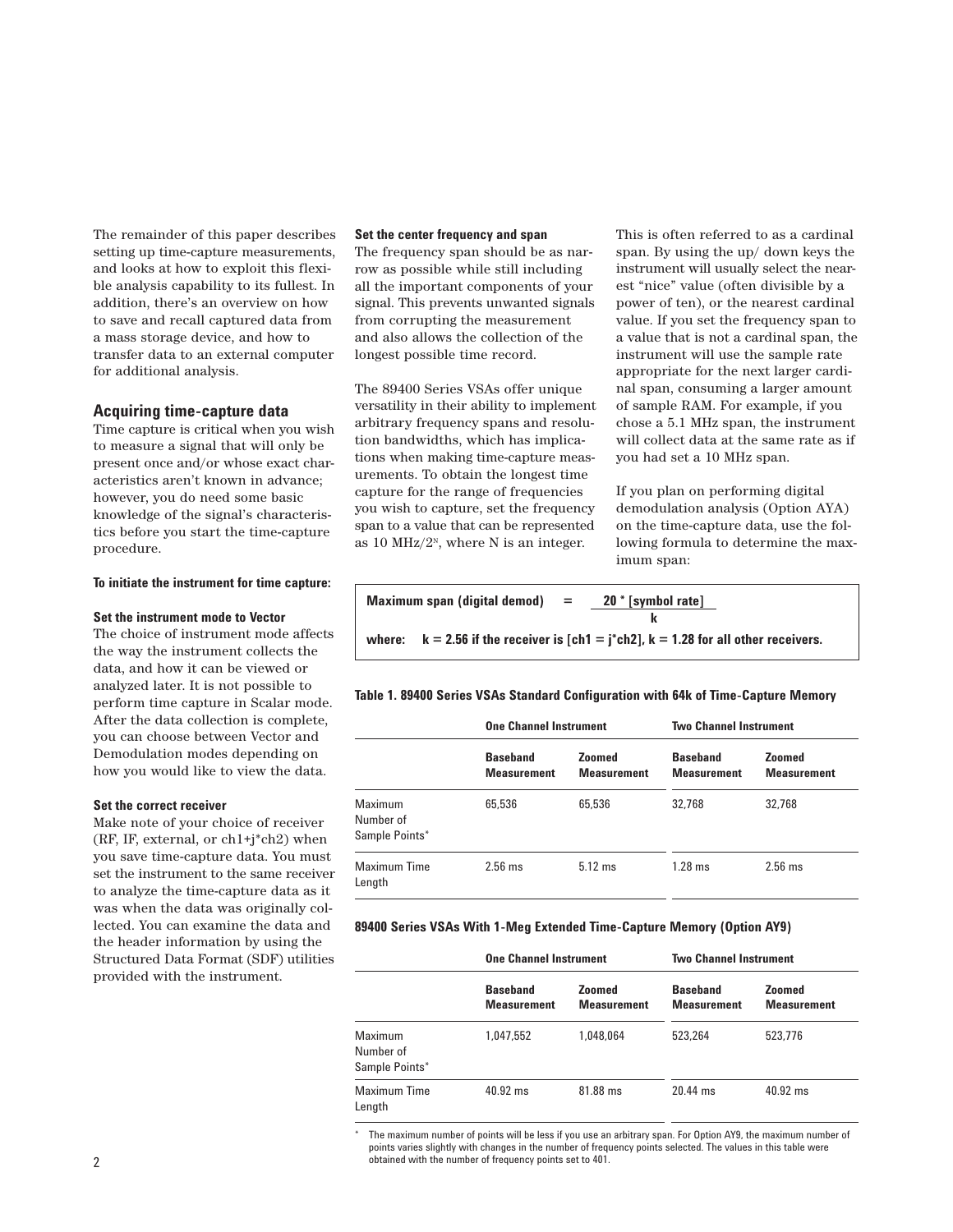### **Set the trigger and input configuration**

To capture a transient event, IF triggering often provides the best results, since the instrument will only start collecting data once a signal appears in your frequency span. You can also set a negative trigger delay to capture time before the trigger event, much as you might do with an oscilloscope.

### **Set the source type and level**

If your measurement requires the 89400 Series VSAs internal source as a stimulus, set the source type and level.

## **Set the input channel(s)**

For the signal you are capturing set the input channel(s) to the proper range and impedance. Turn off the second input channel if you don't need it (see the Input hardkey). This allows the instrument to use all of the capture RAM for channel 1.

## **Specify the amount of data to be captured**

The amount of data captured can be specified in units of time, number of records, or number of sample points. Often you will want to know the longest time or largest number of sample points that can be collected. This depends on instrument setup, as mentioned above, and on the size of the sample RAM available. The capacity of the time-capture buffer also depends on whether a baseband or zoomed measurement is being made. For a baseband measurement, the selected span starts at exactly zero Hz, while in general, a zoomed measurement covers a frequency span which does not include zero Hz. Table 1 shows the maximum amount of data which can be captured for several instrument configurations.

There are two ways to think about the capacity of the sample RAM. In this product note we will often refer to the size of the sample RAM, and the length of the time capture. The size refers to the number of samples the instrument will collect, while the length is the amount of time over

which the capture took place. The length is simply the number of samples collected multiplied by the time between samples.

The number of samples to be collected is under the user's control and can range from 512 to 64k (standard instrument) or 1 Meg (Option AY9 extended time capture). The time between samples is inversely related to the frequency span and can take on a wide range of values, from as short as about 40 ns to almost 1 second. The resulting range of time-capture lengths extends from a few microseconds to several thousand seconds. This capability allows measurement of events such as the first few milliseconds during the turn-on of a mobile radio to the long-term drift of a relatively stable VCO. Figure 2 illustrates the inverse relationship between the frequency span, the sample rate, and the measurement record length. A large extent or length in the time data yields a measurement with a narrower frequency span while finer time resolution and a shorter time length yields a wider frequency span.

## **Performing the capture**

To perform time capture, simply press the [fill buffer] softkey. This key is reached by pressing [Instrument mode] and then [capture setup]. The instrument display will not update during the capture; data is only being collected at this point. When it is finished, a message will appear on the display indicating the length of time over which the capture took place.

Once the capture is completed you can view the number of bytes of data collected, block size, and other parameters the instrument generates to describe the organization of the data in the capture buffer. To get to this display press [Instrument Mode], [capture setup], [buffer info on]. It's a good idea to do a trial time-capture measurement to ensure the triggering is set up correctly and that the sample rate and number of samples were quantized by the instrument to the values expected.



**Figure 2. Some measurements have both time-domain and frequency-domain aspects. Because of the nature of the fast Fourier transform, these two aspects are not independent. The extent and resolution of the time and frequency data are interrelated as shown here.**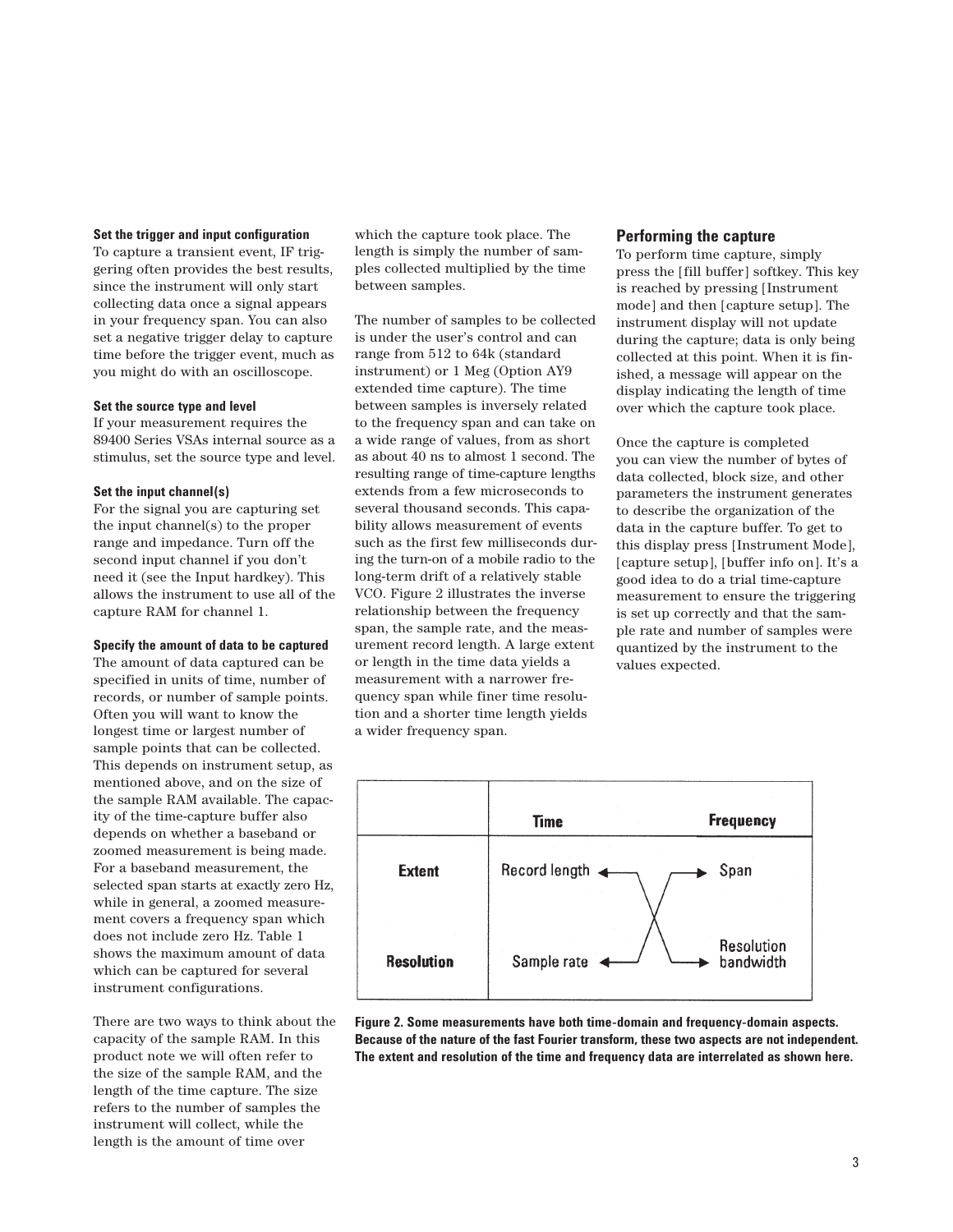## **Analyzing the captured data**

After the capture is complete, you can view the data by pressing the [Meas Restart] hardkey. You can control the analysis to be performed on the data by changing the following parameters:

- Instrument mode (demodulate the data, or view it in vector mode)
- Analysis region (the portion of the capture buffer to analyze)
- Resolution bandwidth
- Averaging
- Windowing
- Measurement data type (time, power spectrum ... )
- Data format (magnitude, phase, group delay ... )
- Gating

# **Examining your signal in more detail with Overlap Processing**

Occasionally when playing back captured data of short time duration (i.e., one made with a high sample rate), the buffer is displayed very quickly. There are two ways you can slow the "playback" of captured data to better view the details of your signal: by individually stepping through each record, or by using a feature of the Agilent 89400 Series VSAs called overlap processing.

To inspect the time-capture buffer a record at a time, switch the sweep mode to single and press the [Pause/ Single] key. Each keypress allows the next record in the buffer to be processed and displayed. By setting the [analysis region] (under the [capture setup] softkey), you can view a selected portion of the buffer. (By default, the analysis region includes the entire capture buffer.)

With overlap processing, the instrument pulls less than a full time record from the time-capture buffer for processing and display. (Under the [Time] hardkey the amount of overlap for averaged and non-averaged measurements can be specified.) When overlap processing is enabled, the display represents data calculated partly from the current time record and partly from the next time record.

The percent overlap parameter sets the amount of the current time record used. For example, if 90% overlap is specified, 90% of the samples come from the time record used to calculate the current display and 10% of the samples contain new data from the next time record in the time capture buffer. If you set the overlap percentage to zero, the data is played back from the capture buffer as fast as possible and each display update reflects entirely new data.

This capability provides a way to view rapidly changing, complex signals. You can use overlap processing in combination with single sweep mode, or with the spectrogram or waterfall displays (Option AYB). To view the contents of the buffer in reverse, change the direction of the capture playback under the [analysis region] softkey.

## **Other time-capture considerations**

While you cannot playback captured data through the baseband source, (you may want to do this to stimulate a circuit with a signal identical to one you have measured previously), the source can playback data from one of the data registers, and these data registers can contain data saved from one of the time records in the timecapture buffer.

One important point to keep in mind: switching the instrument from time capture back to measure from input erases all previously collected timecapture data. You will also lose the time-capture data if you preset the instrument, change receivers, or recall an instrument state file from mass storage, since this performs an implicit instrument preset.

# **Saving and recalling time-capture data**

You can store time-capture data to any available mass storage unit, (internal or external disk, volatile or nonvolatile RAM disks). Before storing a time-capture file, make sure the mass storage unit you've chosen has enough free space to save the entire file. Although the instrument allows you to split a file across multiple disks if there is not enough room, it is more convenient and faster if the file fits completely on one disk. You can estimate the file size before you try to store it from the number of sample points chosen. For a baseband measurement, the file size in bytes will be about 4 times the number of sample points, while a zoomed measurement will take about 8 times the number of sample points.

There is additional information stored in a header with the time-capture data, which helps the instrument interpret and analyze the data. Frequency limits, correction data, and other instrument parameters are stored in this header.

Captured data can also be transferred from the instrument to an external computer via GPIB or the LAN interface if the instrument has option UFG (4-MBytes extended RAM and additional 10) installed. The data format for time-capture data is the same as for trace data, but again the amount of data transferred can be much larger. You may have to take special steps to insure your program has enough memory available to store all the data.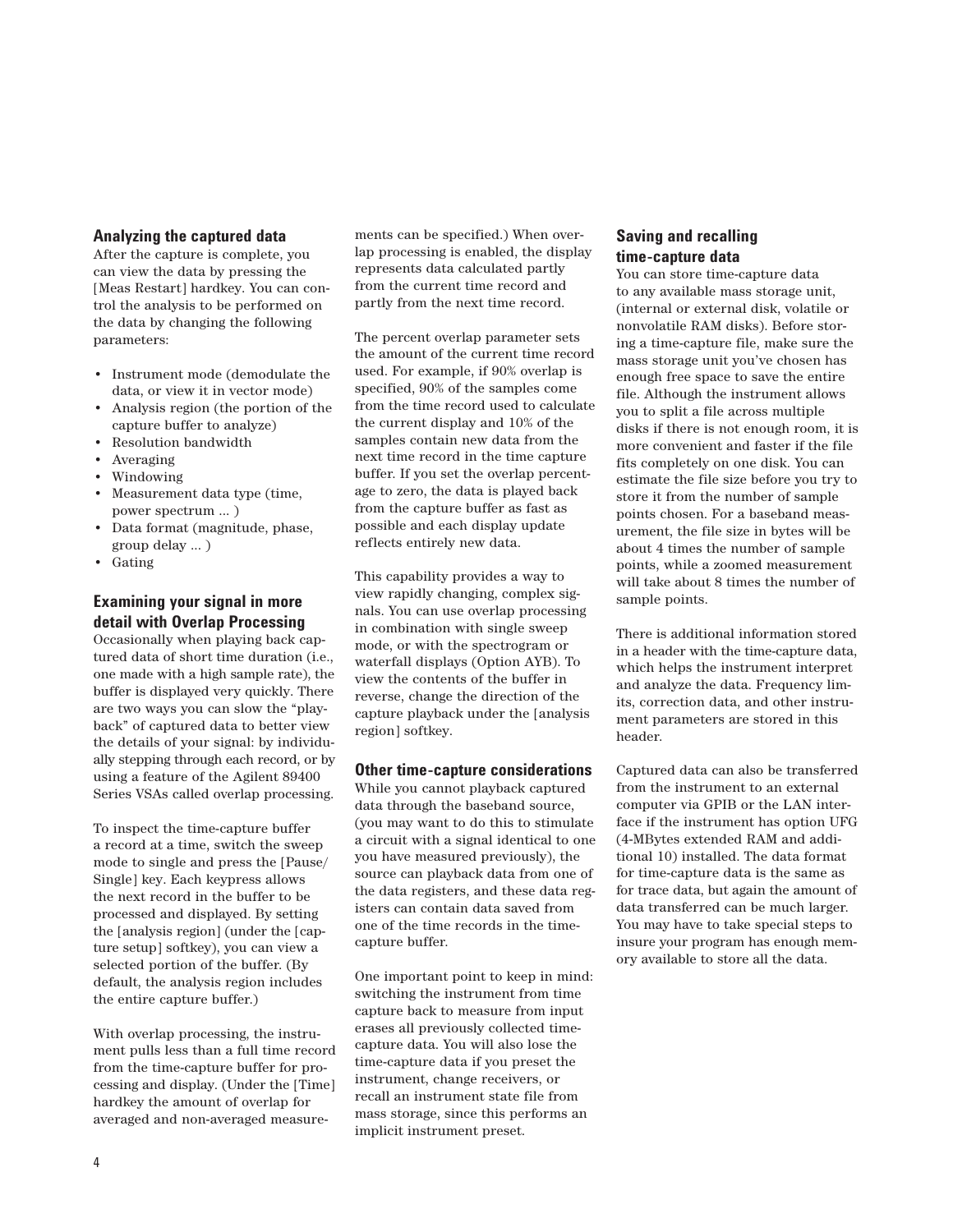Once in an external computer, use the SDF utilities to examine or manipulate the data. The data can also be translated into the formats used by a number of popular analysis programs such as MATLAB from The Math Works and  $MATRIX<sub>X</sub>$  from Integrated Systems.

Time-capture data is recalled from a storage device as you would recall other stored trace data. Note that when you recall time-capture data the instrument state is modified to match the state of the instrument when the time capture took place.

## **A time-capture measurement**

To illustrate the insight provided by the time-capture capability of the Agilent 89400 Series VSAs, a measurement example is presented that uses many of the techniques discussed here. The signal of interest is the output of a synthesized signal generator during a frequency sweep. Signal sources like this are often used as a stimulus in network-analysis measurements. Typically, this type of signal generator employs a synthesis scheme involving multiple phase-locked loops and often generates significant frequency transients as the loop(s) divider values change while sweeping. To investigate these transients, we captured a portion of the generator's sweep and then displayed it with two different scales and overlap processing on a spectrogram display.

The spectrogram display (Option AYB) is used to simultaneously show the signal's amplitude and frequency versus time. The signal's amplitude is represented by intensity or color, while the changes in the spectrum over time are represented by scrolling information up the display from the bottom. The x-axis represents frequency, as in other spectrum displays. As shown in Figure 3, the signal's frequency increases during the measurement, and except for the transient in question, remains at a relatively constant amplitude (constant intensity on the display) throughout. To make this measurement, we configured the 89440A (dc to 1.8 GHz) in Vector mode with a center frequency of about 24.5 MHz, and a frequency span of 625 kHz. We set a capture buffer size of 65,536 points, and since this is a zoomed measurement, the resulting time length is 81.92 ms. This is the maximum number of time points available when the instrument is configured to measure only one channel. (See Table 1.) IF trigger and negative trigger delay were also used.

At this scale, the sweep has covered about 200 kHz and the transient seems rather innocuous, it is just a narrow line across the display, indicating the signal went through a large but very quick frequency excursion. To see the full extent of this frequency transient, and the amplitude perturbation that may have occurred at the same time, the overlap was increased to 80 percent, the result is shown in Figure 4. You will find, as we did here, that you need to experiment with the amount of overlap, using the value which produces the most intuitive picture on the display.



**Figure 3. Spectrogram display showing a transient during the frequency sweep produced by a synthesized signal generator**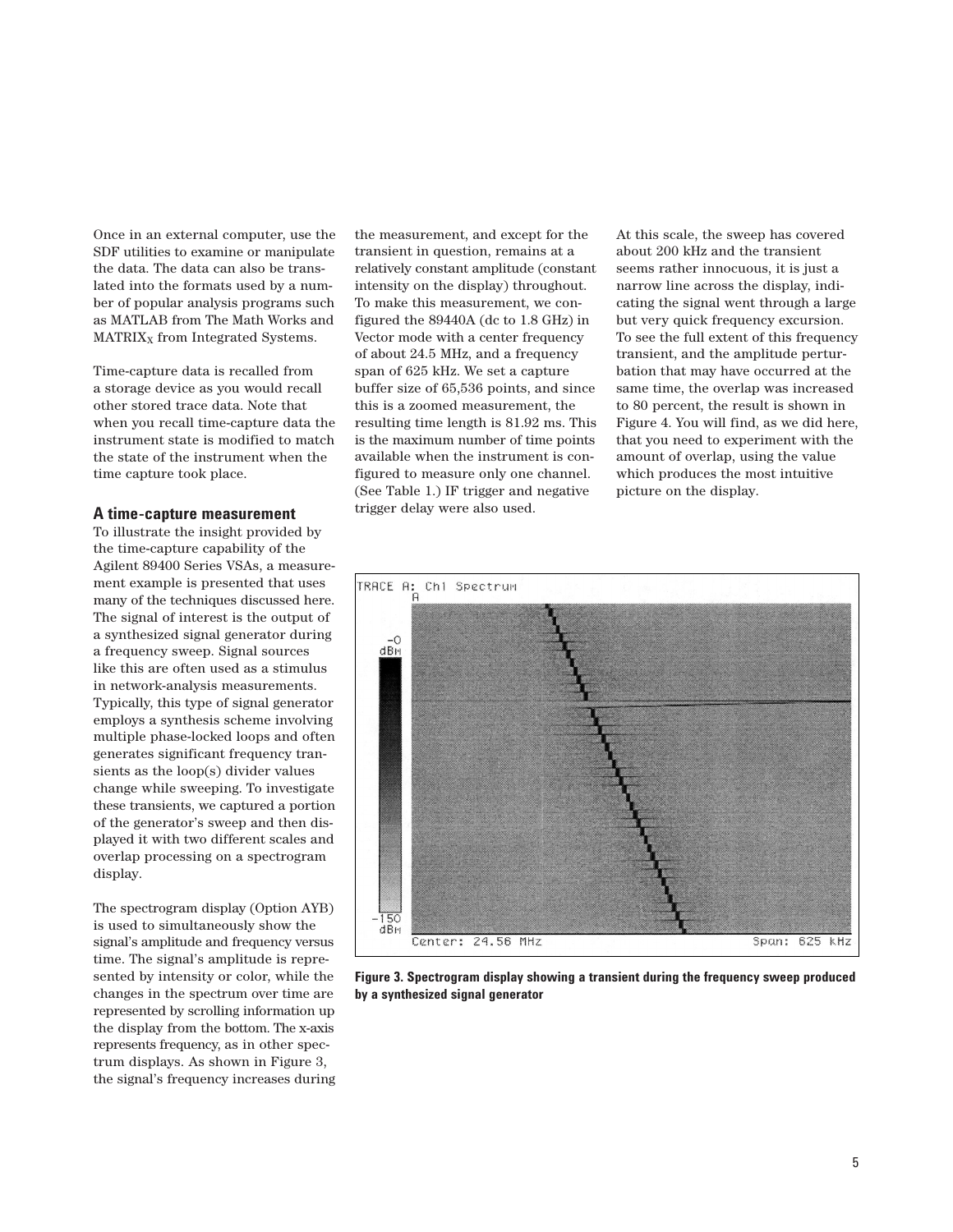Figure 4 shows that the frequency deviated by at least 300 kHz during the transient, both above and below the original center frequency. By using markers (not shown here), the decay time of the transient was determined to be about 15 ms. Other features of this transient are also visible at this scale. For example, there seems to be some noise on the signal during the decay period of the transient. And, by looking carefully at the signal after the transient has ended, we can see sidebands which appear to be spaced

about 20 kHz apart and which take at least 50 ms to completely decay. Other periodic but smaller transients are also visible after the main transient has decayed.

If this source was part of a network measurement described earlier, the device under test might not respond in a linear fashion to this type of frequency transient. The measured response from this kind of stimulus would probably be invalid.

## **Conclusion**

The advantages of time capture in the Agilent 89400 Series VSAs include:

- Post-measurement analysis
- Versatile analytical tools for complete signal characterization and elimination of data gaps
- Overlap processing with "slow motion" capability for easier analysis of rapidly changing complex signals.

For additional information on the use of time capture, see Agilent Product Note 89400-5, *Measuring Transmitter Measurements with the Agilent 89400 Series Vector Signal Analyzers,* and the sections of the 89400 Series VSA data sheets describing waterfall and spectrogram displays (Option AYB).



**Figure 4. Same signal as shown in Figure 3 with a larger amount of overlap processing**